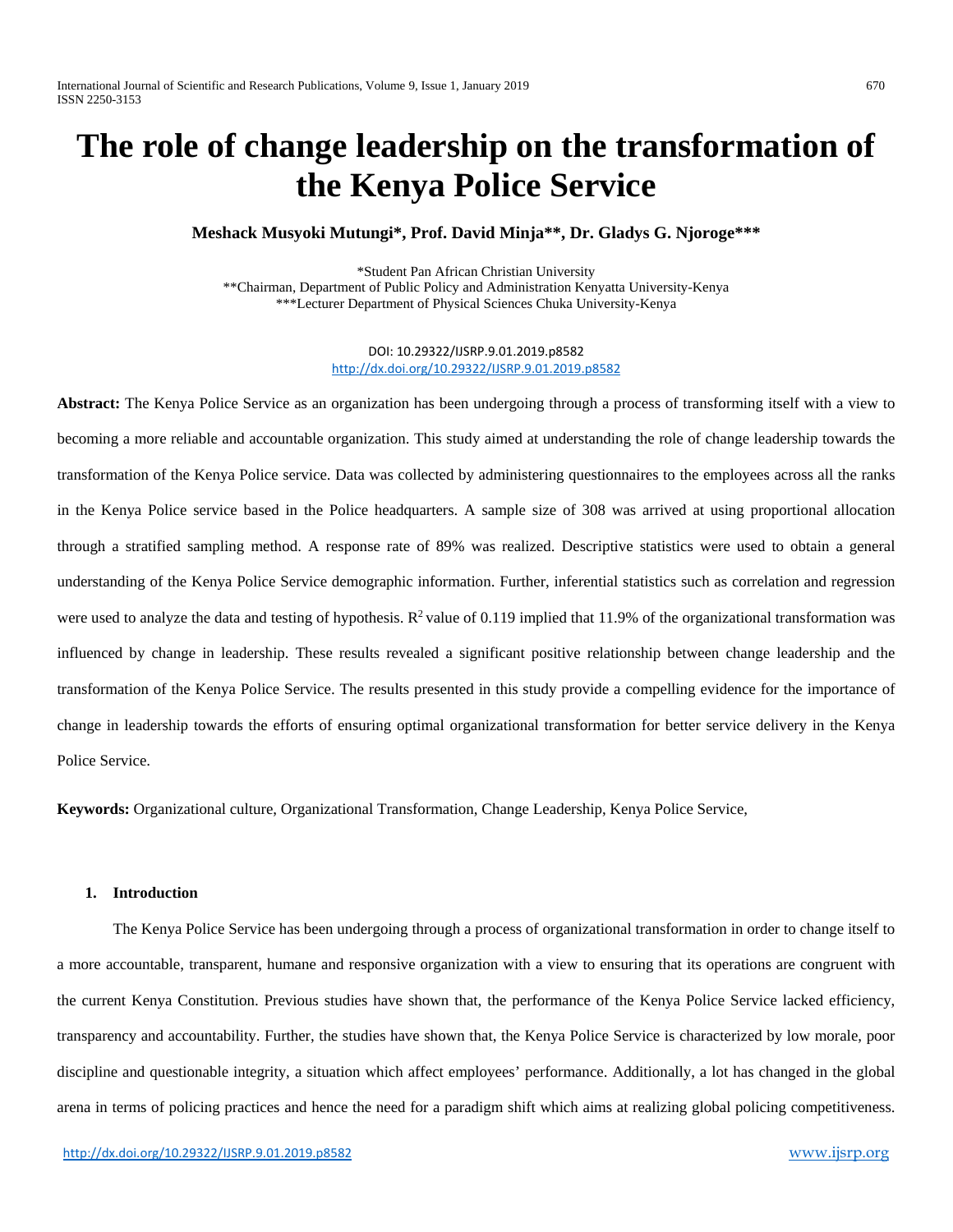There has been a great need to engage the leadership of the Kenya Police Service in open discussions for the purpose of looking for ways which are geared towards strengthening this important security organization and its oversight mechanism just the way it is provided for in the constitution.

Leadership is remarkably of great significance for organizational success in our today's dynamic world (Ellwood, 2010). As it is opined by Friedman (2006), on daily basis, the world is becoming flatter and therefore, the expansion of the modern world has set the prerequisite for many kinds of leaders so as to exercise leadership that is effective in this global village. Subsequently, this new world order requires leaders to be prepared in terms of having the traditional skills as well as cross-cultural skills for the purpose of navigating effectively the muddy waters of globalization.

Nevertheless, there is no clear cut definition for global leadership. For instance, this development is witnessed in the United States of America involvement in a United States Global Leadership Coalition (U.S. Global Leadership Coalition, 2014) where people like former Senator Kay Hagan have been active in the world network of at least four hundred businesses and Non-Governmental Organizations with leaders from various businesses, faith based and other sectors seeking resources to elevate diplomacy and defense for safety throughout the world.

## **1.1. Change leadership**

Higgs and Rowland (2000) have described Change Leadership as the ability by a leader to influence the followers through personal encouragement, vision and motivation by accessing resources for the purpose of building a platform that is solid for change. As it has often been viewed by American Management Association (1994), Leadership is key to successful change. Further, as Burns (2003) pinpoints, change, is a constant feature of organizational life and the ability to lead it is seen as a core competence of successful organizations.

Burns (2003) posited, the world that we live in has been turned upside down where companies are investing more resources in technology and leadership expertise into regions that were once off limits by way of acquiring enterprises that are new where joint ventures are formed by creating new global businesses from the ground up. Many major companies are going through significant changes which include outsourcing, downsizing, reengineering, self-managed work teams, flattening organizations, and doing routine jobs with automation and computers (Robbin & Langton, 2010).

## **1.2. Organizational Transformation**

Organizational transformation is a process in which leaders and followers help each other to advance to a higherlevels of morale and motivation (Higgins, 2010). Transforming organizations into proactive entities reduces costs by eliminating duplication and non-value-added processes which is key to improving the bottom line and improving product and or service delivery concurrently. In this case, a transformational program will provide the opportunity of transforming an organization from being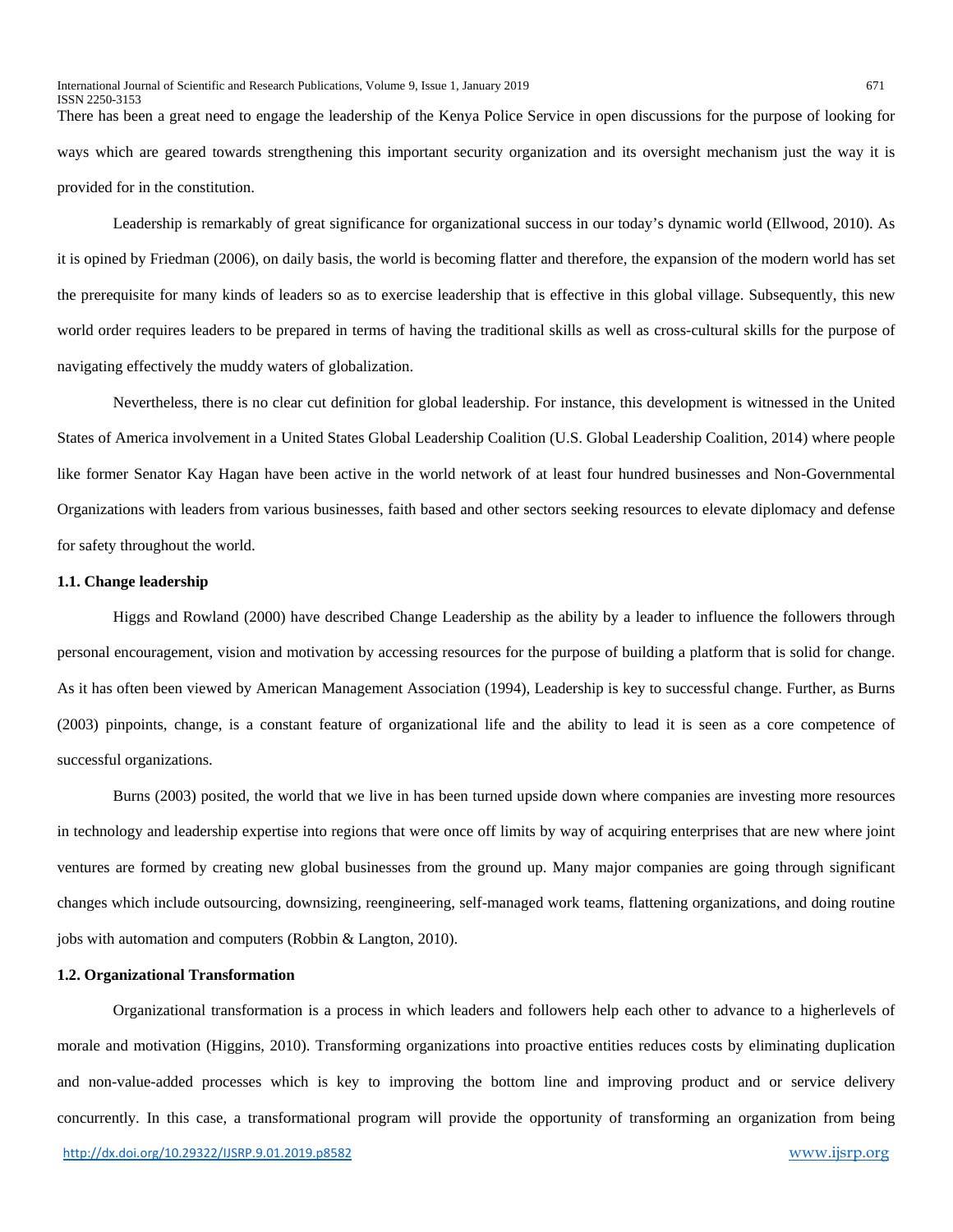reactive to proactive. Thus, organizational transformation is more than simply changing the way a company conducts its business because it is about changing the organizational culture with a view to adapting to the new challenges. This is a clear indication that an organization must implement strategies that will sustain its competitive advantage by making it remain ahead of the others.

However, in maximizing transformational efforts, Higgins (2010) argued that, leaders must learn how to align leadership and all employees with the new ways of transacting business with a view to sustaining the transformation. He further posited that, organizational transformation is a permanent commitment which is geared toward improving all levels of an organization in respect of the quality, customer service, development and participation. According to Alexander, Gagnon and Dichter (1993), many leaders in the contemporary world find themselves aggressively trying to transform their organizations by seeking radical performance improvement through behavioral change and capabilities throughout the organization. Nevertheless, it has been found out that, most leaders lack a proven way concerning thinking about the challenge.

Organizational transformation in Africa is a welcome breath of fresh air which sweeps across the continent. However, it is an involving process that calls for change. Hence, in order to deliver the desired transformation, Moja (2010) articulated that, a leader requires to focus on how the change process is driven. Kotter (1996) asserted that, as a leader leads transformation in an organization, he or she should be strong and unwavering in the commitment perspective from the top leadership or change leader including the team that drives and supports the change leadership process. This perspective is meant to gain acceptance and commitment of all stakeholders. According to Pawar and Eastman (1997), "Successful Change Leadership begins with an effective leader who is able to respond and lead the transformation initiative, which can be achieved through creating new systems and structures that can drive renewal and change in an organization".

The outcry for organizational reforms and transformation in Kenya is a fierce endeavor that has been championed by advocates of democracy, equality, equity, which include good leadership and governance. The call for organizational transformation has mainly focused on transforming the leadership, structure and governance of organizations to make those structures more humane, accessible and representative of the society at a large. Therefore, the cause of transforming organizations in public sector in Kenya emanated from the promulgation of the new constitution on the 27<sup>th</sup> August 2010, where a new dispensation in Kenya's constitutional, social, political and economic order was ushered in. As compared to the earlier Constitutions of 1963 and that of 1969 which faced radical alterations by amending the Executive structure resulting to minimal accountability, Kenya's Constitution of 2010 represents a major paradigm shift with the people, democracy, human rights and the rule of law being the central focus.

### **1.3. Kenya Police Service**

The Kenya Police Service is an organization which is recognized and established in accordance to the constitution of Kenya which came to being in the year 2010. The Kenya Police Service is an entity that has been enacted by the Parliament in accordance to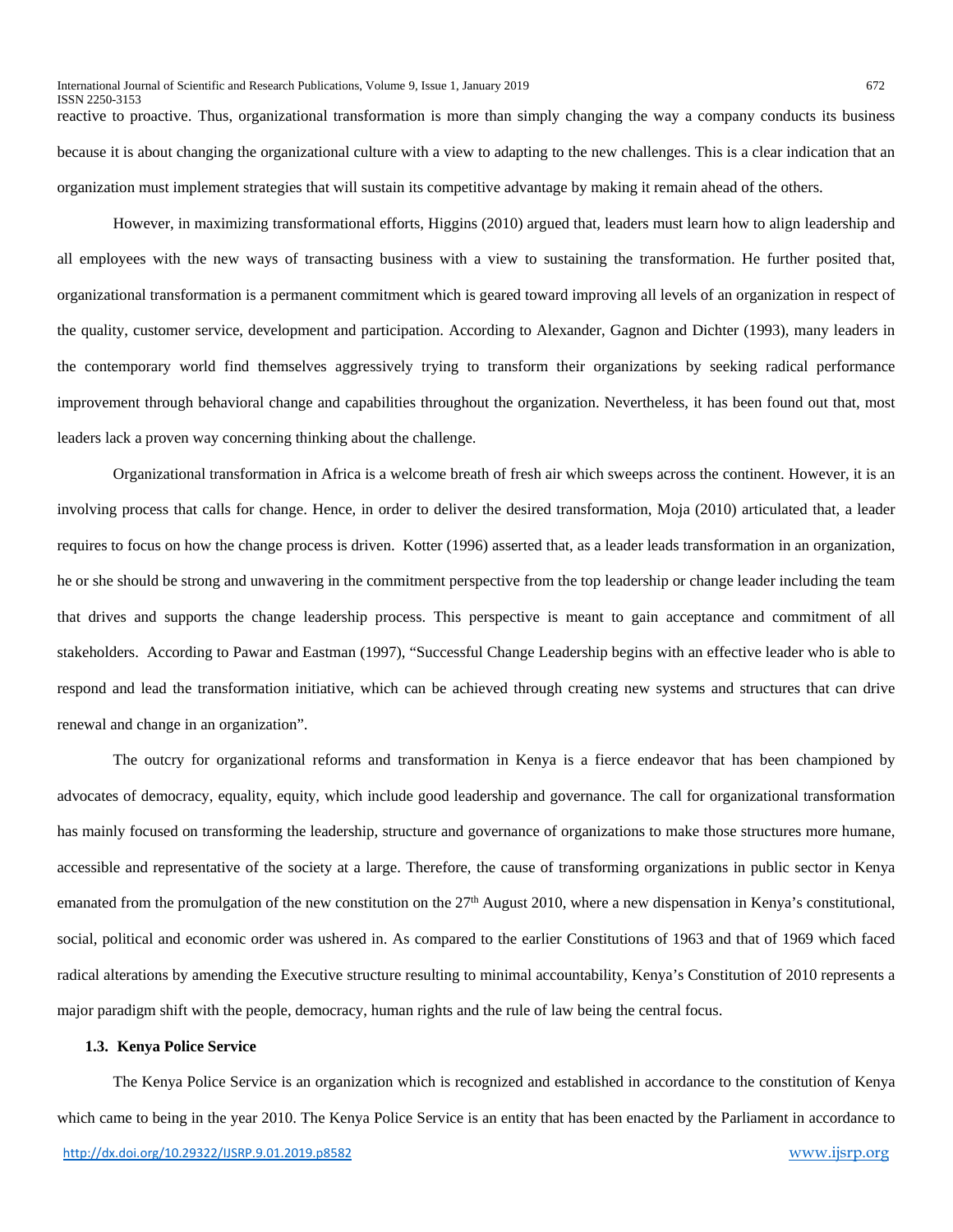chapter fourteen of the Kenyan constitution. In addition, the Service has undertaken an ambitious plan of Police reforms which is being championed by the National Police Service and which largely aims at transforming the entire National Police Service into an organization that ultimately will be a world class body characterized by efficiency, effectiveness and responsiveness to the needs and expectations of the citizens of the nation as well as the international community (The Kenya Police Service Strategic Plan 2015- 2017). Therefore, this perspective is a paradigm shift in policing in the history of the independent Kenya.

Therefore, the plan focuses on the provision of services to the Kenyan people through the promotion of human rights as well as respecting the rule of the law. Therefore, the content of the plan suggests that, Police officers are willing to engage in democratic reforms of the institution. In post-independent Kenya, this is the first time that this important security organ has demonstrated such a dramatic shift. The plan recognizes that, institutional unaccountability, impunity and corruption are endemic within the Service and therefore, it gives these fundamental issues a priority. There are specific plans and strategies designed to indoctrinate change in the organizational corporate culture within the institution by dealing with impunity, corruption and improvement of accountability (National Police Service Strategic Plan, 2013-2017).

Studies have found out that, when this key institution fails to implement effective change leadership strategies, can lead to costly results. These consequences may include reduced engagement, retention, productivity and performance. Ultimately, an inability to introduce change not only hurts the bottom line but can also put the very future of the Kenya Police Service at risk. Further, studies have shown that, transforming an organization like the Kenya Police Service is ineffective without strong leadership (Wright & Pandey, 1999).

However, in order to consider and implement a solution in line with the broad reforms proposed in the Kenya Police Service, it is pretty imperative that the existing problems regarding the existing policy be identified (Republic of Kenya Economic Survey, 2005). Therefore, this study focused on examining how Change Leadership have impacted the transformation of the Kenya Police Service.

## **2. Theoretical framework and literature review**

This study was mainly informed by the Kurt Lewin's change theory. This theory is one of the most significant theories of organizational transformation which is based round a 3-step process (Unfreeze-Change-refreeze) that provides a high-level approach to change. Lewin's further postulated that stagnation brings decline in many dynamic organizations. Thus reorganizations, adjustments and other changes are necessary within organizations. In a stable situation, people should overcome resistance by letting go the old habits and structures. This perspective though is a difficult assignment because change disrupts the old habits and structures because of their safety and predictability. This change which focuses on behavioral modification of people dwells on three stages namely: unfreezing where people realize that something is going to happen as they deal with strong emotions that include denial,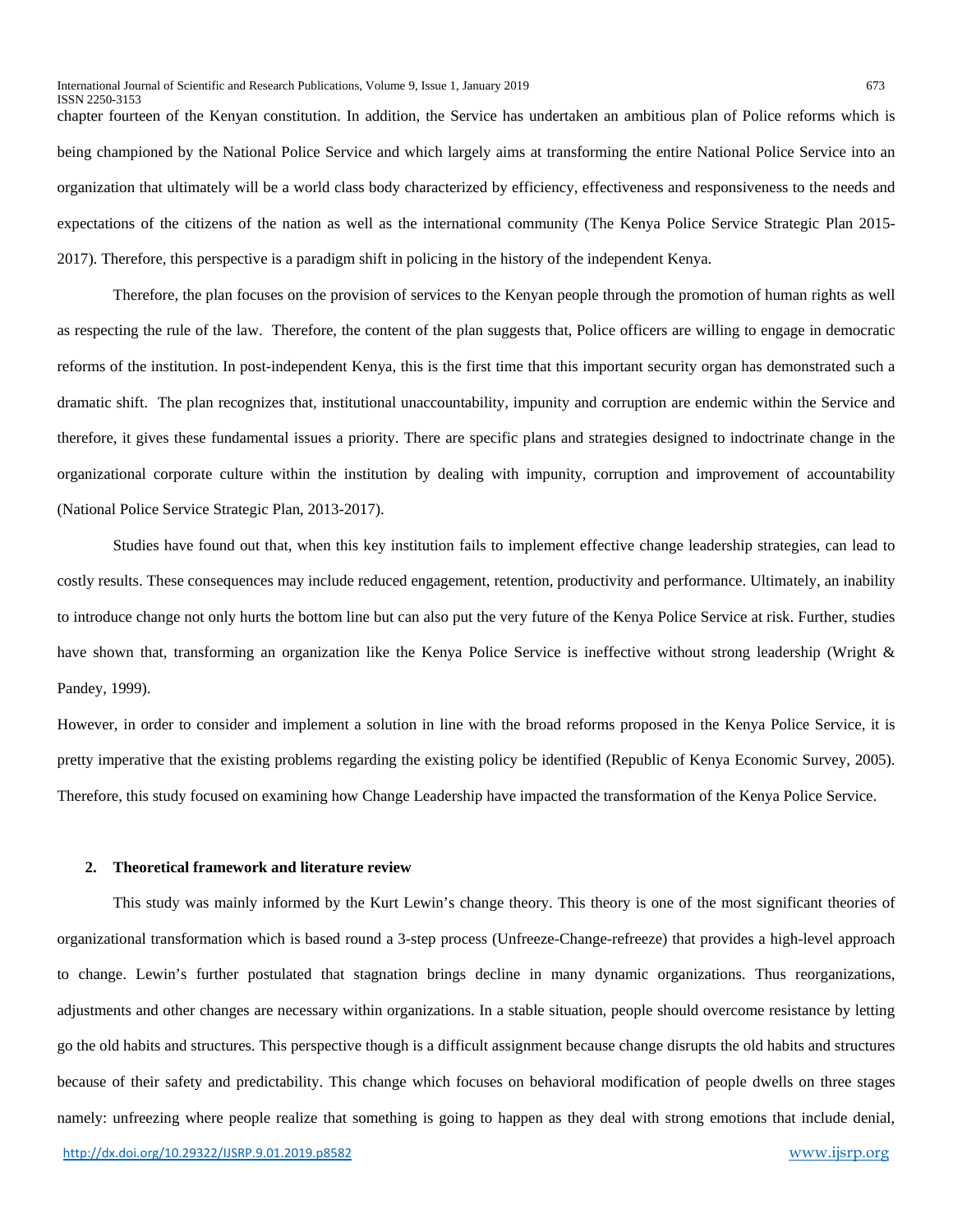uncertainty and doubt. After unfreezing, people move to the changing state which is significant when change is implemented and then refreezing stage where the change is anchored or solidified with a view to having the people stick to the new way of life so that they can act according to the new situation (Mulder, 2012).

As Eisenbach, Watson and Pillai (1999) stated, Leadership is imperative to the Change Leadership process and it is underscored by the fact that change, by definition requires developing new systems after which the new approaches are anchored or solidified, while Change Management depends on the enactment of Leadership. According to  $360^{\circ}$  (2017) citing Kotter (1995), transforming an organization is more than simply changing the way an organization conducts its daily business. Rather, Change Leadership entails changing the culture of an organization which largely is meant to adapt to the new challenges. This means that, an organization must implement strategies that will sustain its competitive advantage. However, an organization must learn how to align leadership and all employees with the new ways of conducting business with a view to sustaining the transformation in order to maximize the transformation efforts.

Kotter (1996) opined that, transforming an organization is a permanent commitment which is geared towards enhancing the quality, customer service, development and participation in all aspects of the organization. In this regard, top leadership plays a critical role in the efforts of transforming an organization. Thus, leaders should model the way by setting the direction and also in the provision of a company's vision as they motivate employees in overcoming the obstacles between what occurs today and what needs to occur in the transformation for the future. Leadership teams must inspire all levels of the organization to "want to" work toward the new outcomes and create a new future for the organization. Wanting to change and actually implementing change are two different things.

Subsequently, Anderson and Anderson (2001) pointed out that, transformational change happens at the core of the organization. This transformation as it is stated, has the potential to revolutionize the organization from the inside out. Further, Anderson and Anderson (2001) asserted that, for transformation to become a reality, the details are of the upmost priority. To them, it is about resources, timelines and budgets. It's about creating a vision for the future that has sustainable outcomes. Transformational efforts bring energy to the organization in the way of improvement and renaissance or rebirth. Creating an effective vision is the first step towards organizational transformation. Anderson and Anderson (2001) articulated the fact that, skill's mastery entails the aspects of developing a task fully.

In this respect, there is nobody who can specialize in one area by neglecting the rest because if one wants to be a masterful communicator, he or she will require sharpening both speaking and listening skills. Equally, a masterful golfer will have to be in a position of hitting both the long ball and the short ball excellently. The more one improves skills in an area, Anderson and Anderson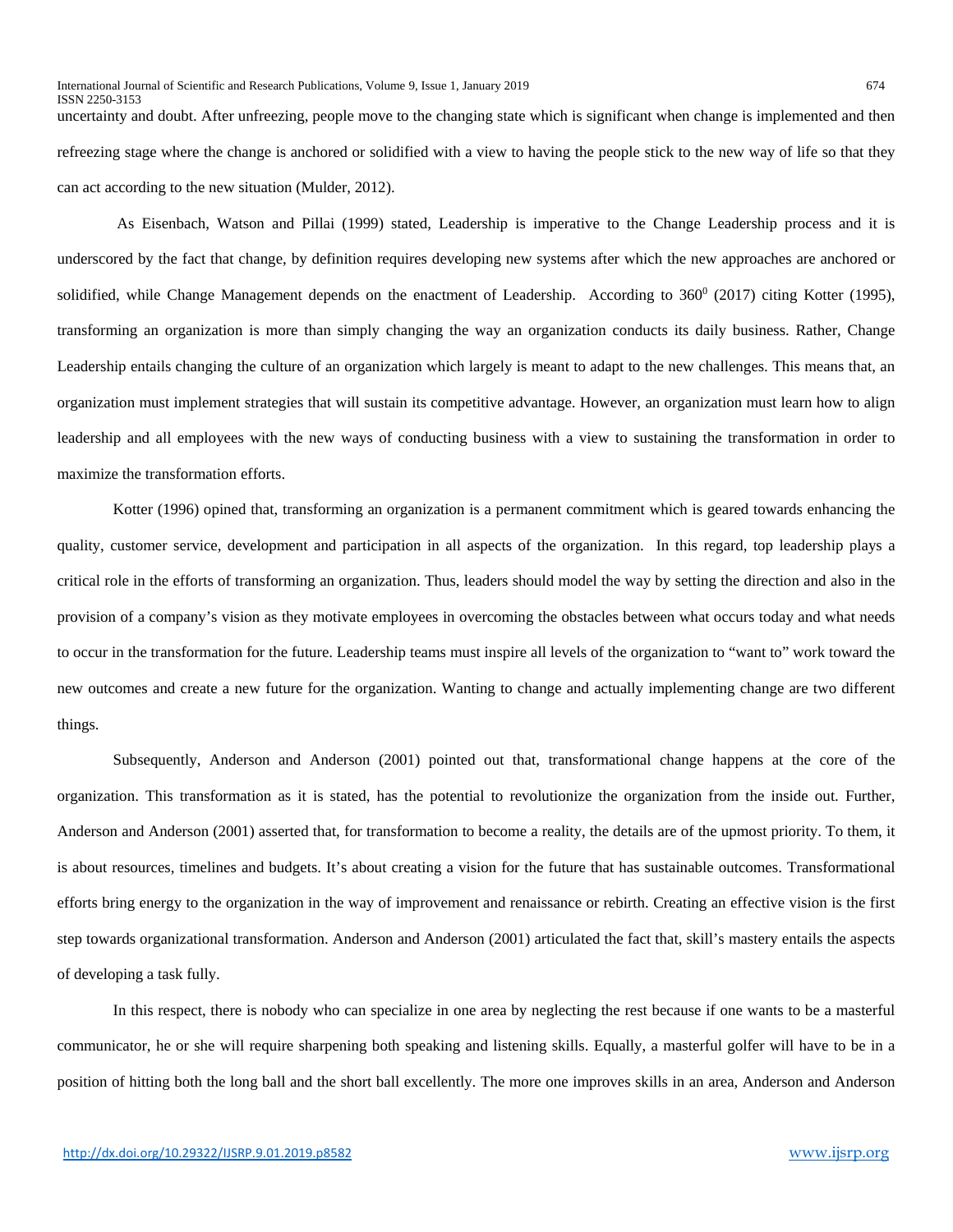(2001) argued that, such a person/leader will exhibit developmental needs in the followership as it is opposed to the perspective of neglecting developmental needs which is a sign link that is weak.

Therefore, the principle of mastery lies at the heart of taking a multi-dimensional approach to transformation as this perspective suggests that leaders and consultants must become conscious of and competent in all of the different dimensions of transformation, even those that are not yet aware of or comfortable addressing areas that are "in new boxes". Leading transformation masterfully requires that leaders and consultants attend to the dynamics of different aspects which include organizational structures, systems, and business processes and also those which are most familiar to organizational development in terms of internal reality, such as perception, feelings, interpersonal relationships, and culture (Anderson & Anderson, 2001).

## **3. Methodology**

This study was based on positivism approach which empirically establishes a relationship between variables being studied by formulating hypothesis based on study objectives. Therefore, the study sought to be objective with facts testing relationships among variables empirically. This was realized as the researcher deployed hypotheses testing method which were based on the facts which were obtained from data collection exercise where the hypotheses were to be rejected or accepted.

The study adopted a descriptive explanatory design, where both qualitative and quantitative methods were used in the collection of data concerning the current status of the subject under the study (Mugenda & Mugenda, 2003). The target population of the study was 1349 respondents who were Police officers based at Police headquarters, Vigilance House which is along Harambee Avenue within Nairobi City County. The sample size was 308 respondents, a figure that the researcher arrived at using proportional allocation through a stratified sampling method. This was achieved by dividing the population into several sub-populations (strata) that are individually more homogeneous than the total population. In this case, a researcher is able to get a more precise estimate for each stratum and consequently being able to accurately estimate each component resulting to a better estimate of the whole population. Subsequently, this sample size was used in availing information through a questionnaire which was the research tool.

This study mainly used primary data that were collected through a semi-structured questionnaire adopted from similar transformational leadership studies and tailored to meet the needs of the present study. The questionnaire was administered to the employees across all the ranks in the Kenya Police service based in the police headquarters. To check for the reliability of the data collection instrument, Cronbach's Alpha technique was used in measuring the internal consistency where Alpha values range from 0 to 1, with the reliability increasing as the alpha value increases. The value was 0.780 for change leadership. Descriptive statistics were uses to obtain the general understanding of the respondents' demographic information as well as to explain the distribution of scores in the scale Likert questions, while linear regression was used to test the hypothesis.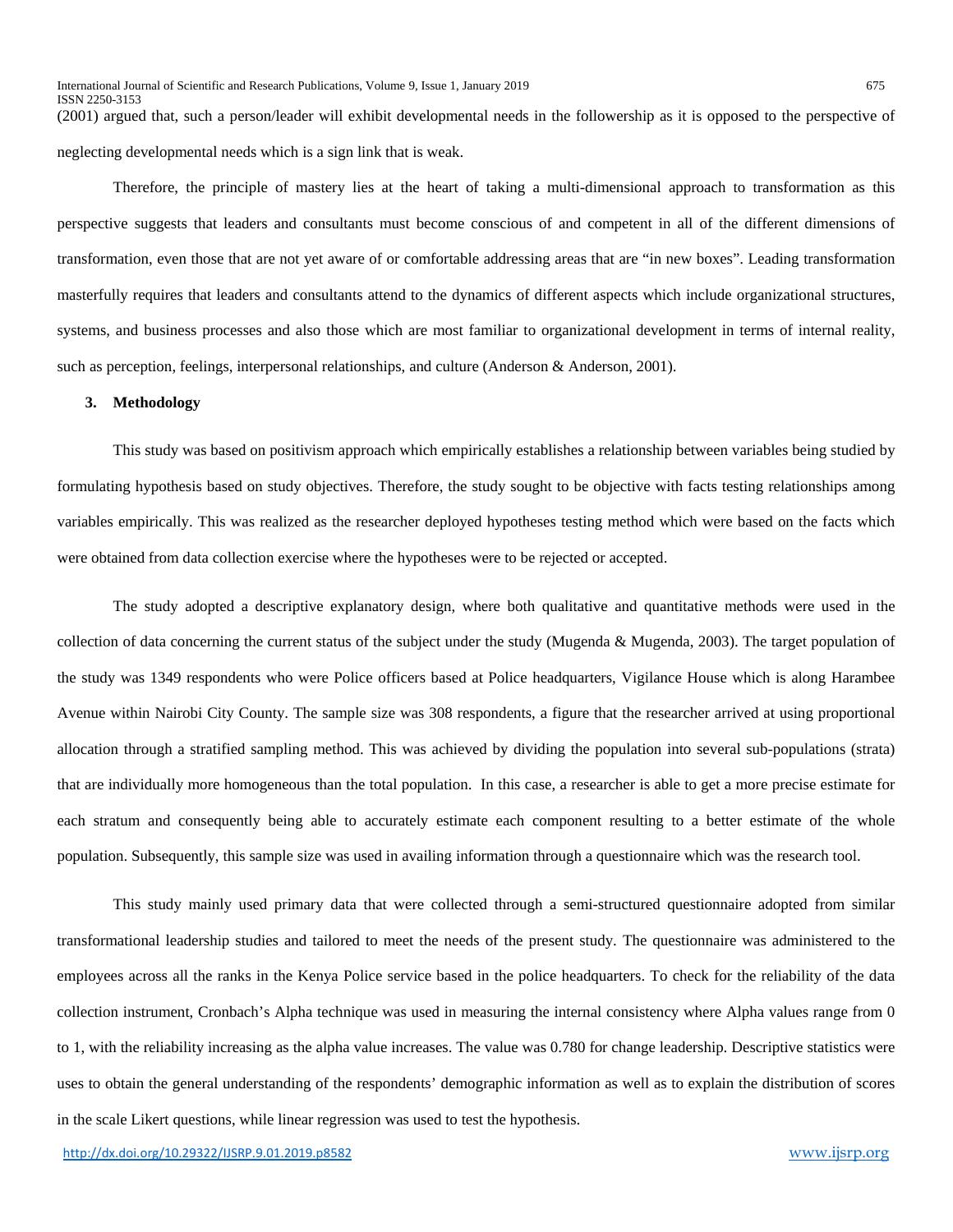# **4. Results and discussion**

The researcher distributed 308 questionnaires at the Kenya Police headquarters, Vigilance House which is along Harambee Avenue. In this case, out of the 308 questionnaires which were administered for the data collection to the respondents' population, a total of 273 questionnaires accounting for 89% were returned. After data cleaning, only 269 responses were used for the final analysis and according to Babbie (2004); Mugenda and Mugenda (2003), over 50% response rate is adequate for analysis, while over 70% is rated as a very good response rate. Therefore, based on this assertion, 89% response rate was consequently rated as very good and deemed suitable for the analysis.

## **4.1. Change Leadership**

Table 1 provides a general profile descriptive statistics on Change Leadership parameters considered in this Study. The results showed that, the most dominant aspect of Change Leadership in the Kenya Police Service was that the institution has clear goals and objectives with a mean of 3.13, followed by clear vision in the ongoing Police reforms with a mean of 3.05. The least scored aspect was that the top leadership has created a sense of urgency in its reform agenda initiative which had an average of 2.81. However, it is worth noting that, the four aspects of Change Leadership evaluated were moderately dominant with an overall mean of 2.97.

| <b>Change Leadership</b>                                              | <b>Mean</b> | Std. dev | <b>Overall Mean</b> |
|-----------------------------------------------------------------------|-------------|----------|---------------------|
| The Kenya Police Service has clear Vision in the ongoing Police       | 3.05        | .29      |                     |
| reforms and Change Leadership Initiatives                             |             |          |                     |
| The Kenya Police has clear goals and objectives in its Organizational | 3.13        | .17      |                     |
| Transformation initiatives                                            |             |          | 2.97                |
| The Kenya Police Service top leadership has created a sense of        | 2.81        | .18      |                     |
| urgency in its reform agenda                                          |             |          |                     |
|                                                                       |             |          |                     |
| The Kenya Police top leadership has championed the ongoing reforms    | 2.87        | .24      |                     |
| in the Kenya Police Service                                           |             |          |                     |

### **Table 1: Descriptive statistics for measure of change leadership**

## **4.2. Hypothesis testing**

<http://dx.doi.org/10.29322/IJSRP.9.01.2019.p8582> [www.ijsrp.org](http://ijsrp.org/) The results in Table 2 designate that the influence of Change Leadership on Organizational Transformation is statistically significant (p<0.05). The results further show that, Change Leadership moderately correlate with Organizational Transformation up to 0.344 reflecting a weak positive relationship. R squared depicts that, Change Leadership explain 11.9 % variation on Organizational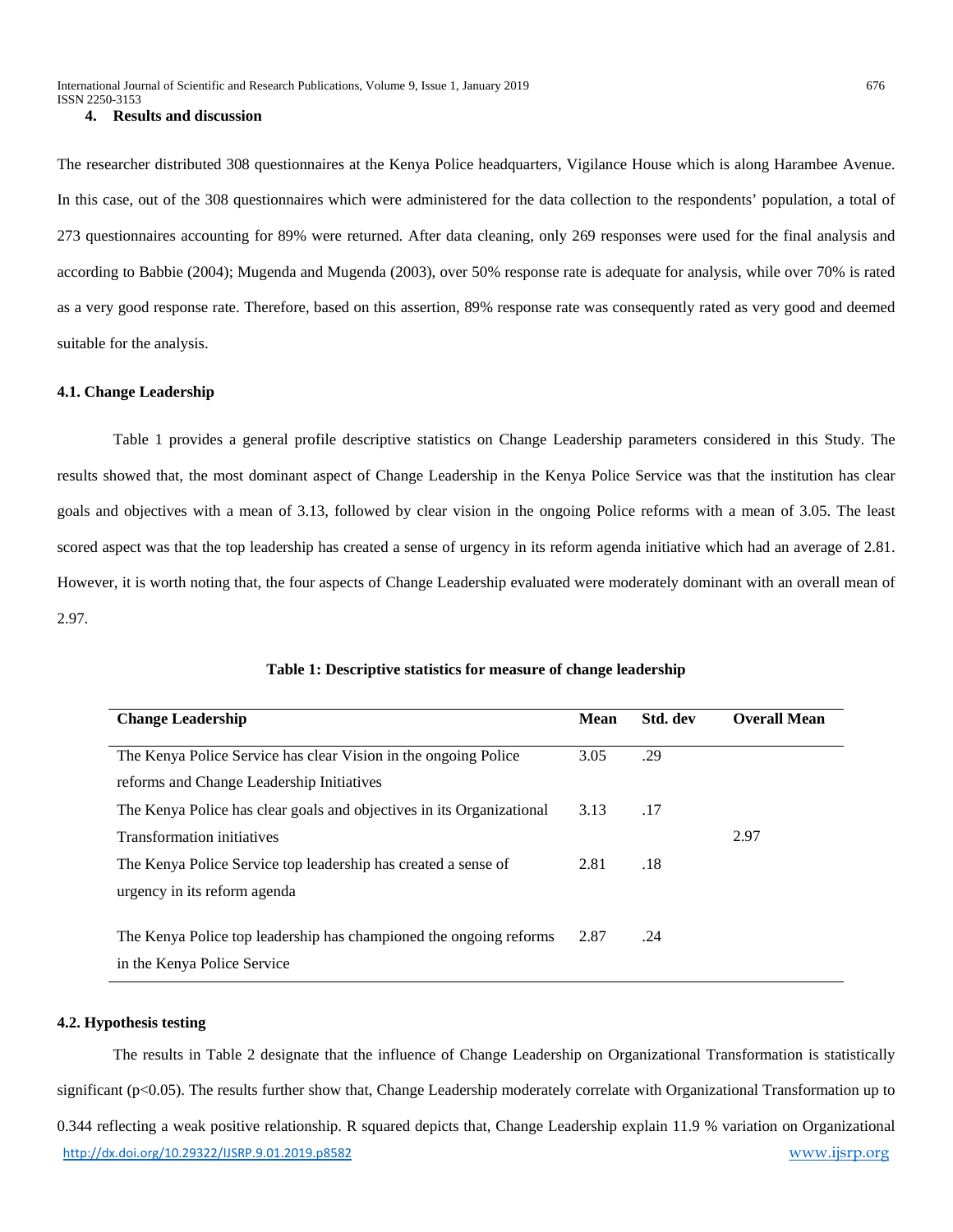Transformation. This proportion that is explained by Change Leadership resources was significant (F= statistically 35.942, p<0.05). Based on these results, H01 is not supported. The Study therefore rejected the hypothesis. In addition, the coefficient of Change Leadership is negative, denoting that, a unit change in Change Leadership results to a negative change of 0.344 on Organizational Transformation agenda.

| <b>MODEL SUMMARY</b> |                                    |            |                                 |              |                            |                 |  |  |  |
|----------------------|------------------------------------|------------|---------------------------------|--------------|----------------------------|-----------------|--|--|--|
| Model                | $\mathbb{R}$                       | R square   | Adjusted R square               |              | Std. Error of the estimate |                 |  |  |  |
| 1                    | $0.344$ <sup>a</sup>               | 0.119      | 0.115                           |              | 0.329                      |                 |  |  |  |
| <b>ANOVA</b>         |                                    |            |                                 |              |                            |                 |  |  |  |
| Model                | Sum of<br>squares                  | Df         | Mean Square                     | $\mathbf{F}$ |                            | Sig             |  |  |  |
| Regression           | 3.886                              | 1          | 3.886                           | 35.942       |                            | $0.000^{\rm a}$ |  |  |  |
| Residual             | 28.866                             | 267        | 108                             |              |                            |                 |  |  |  |
| Total                | 32.752                             | 268        |                                 |              |                            |                 |  |  |  |
| <b>Coefficients</b>  |                                    |            |                                 |              |                            |                 |  |  |  |
|                      | <b>Unstandardized Coefficients</b> |            | <b>Standardized Coefficient</b> |              |                            |                 |  |  |  |
| Model                | B                                  | Std. Error | Beta                            |              |                            |                 |  |  |  |
|                      |                                    |            |                                 |              | T                          | Sig             |  |  |  |
| 1 (Constant)         | 0.609                              | $-0.066$   |                                 |              | 9.245                      | 0.000           |  |  |  |
| Change Leadership    | $-0.127$                           | 0.021      | $-0.344$                        |              | $-5.995$                   | 0.000           |  |  |  |

## **Table 2: Summary of the results for regression Analysis on the effect of change leadership**

Predictor (Constant), Change Leadership

The Leadership in the Kenya Police Service has put in place an ambitious plan of transforming the Service with a view to ensuring quality service delivery to its customers based on preset achievable milestones. Therefore, it is imperative to acknowledge that, transforming an organization is a process depended on various parameters where Change Leadership is believed to be amongst the most important paradigm in defining the magnitude of Organizational Transformational in any organization (Higgins, 2010). The results from the study indicated that, indeed Change Leadership has a significant relationship as far as transformation of the Police Service in Kenya is concerned. This was supported by majority of the respondents acknowledging that the Leadership of the Service has championed the new reforms which are supported by a clear vision, specific goals and objectives which are aimed at the transformational initiative.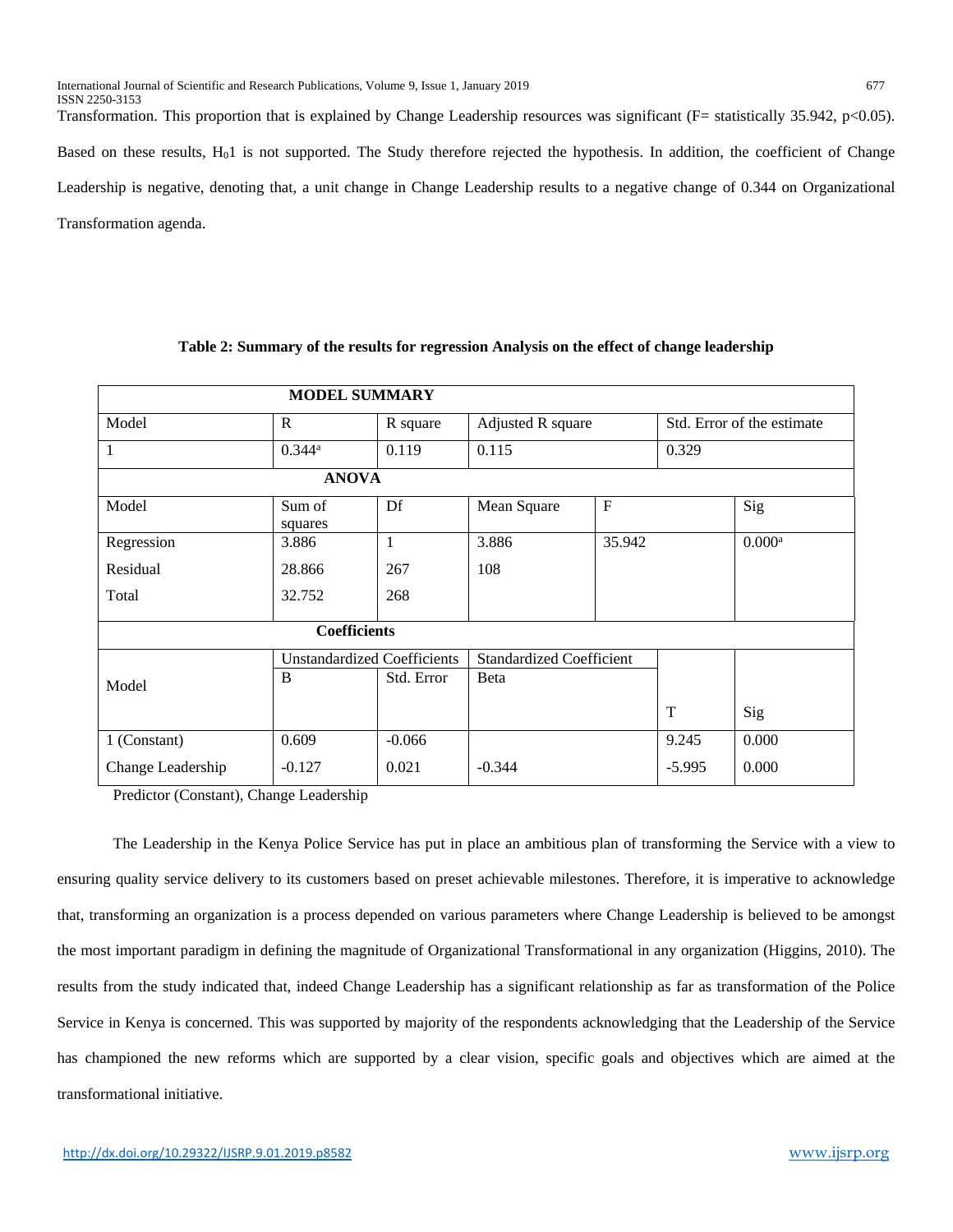International Journal of Scientific and Research Publications, Volume 9, Issue 1, January 2019 678 ISSN 2250-3153

Subsequently, Change Leadership has introduced a new dimension of ideas geared towards the best practices in Leadership in ensuring effective service delivery. Therefore, it has been established that, prompt Change in Leadership is a well-intentioned undertaking for the purpose of transforming the Service.

## **5. Conclusion**

The study concluded that, Organizational Transformation is highly influenced by Change Leadership, a perspective which implies that, there is need for the top Leadership within the Kenya Police Service to improve on the aspect of championing the new reforms as well as moving fast as far as the implementation of the reform agenda is concerned. This will ensure total adherence to the set objectives and vision towards the transformational initiative beyond self. In addition, high sense of commitment and leadership quest for reforms in the Service are being regarded amongst the major driving forces in terms of achieving quality service delivery. Subsequently, the transformational initiative should be quantified based on appraisal of the performance leadership as well as change in leadership, which are necessary in terms of the performance outcome being congruent to the expected results.

## **References**

- 1. Alexander, Gagnon and Dichter (1993). *Leading organizational transformations*. McKinney quarterly Retrieved from https://www.mckinsey.com/quarterly/overview.
- 2. Anderson, D. & Anderson, L. S. A. (2001). *Beyond Change Management: Advanced strategies for Today's Transformational Leaders*. Jossey-Bass.
- 3. Babbie, E. (2004). *The Practice of Social Research*. Belmont CA, Wadswort
- 4. Burns, J. M. (2003). Transforming leadership*: A new pursuit of happiness, (*1st Ed.). New YorkAtlantic Monthly Press. Englewood Cliffs, NJ: Prentice-Hall.
- 5. Ellwood, W. (2010). *The No-nonsense guide to globalization (3rd Ed.).* Oxford: New internationalist Publications Ltd.
- 6. Eisebach, W. (1999). *Transformation leadership in the context of organizational change*. College of Business Adminisration , Calfornia State University, San Marcos.
- 7. Friedman, T. L. (2006). *The world is flat*. New York: Farrar, Strauss and Giroux.
- 8. Higgins, R. (2010). Organizational Transformation ,What is it, why do it, and how?. Retrived from www.summitconnects.com/Articles\_Columns/PDF... /Nov\_Dec2010\_vol1 3\_i8\_04.pdf.
- 9. Higgs, M. J. & Rowland, D. (2000). Building Change Leadership Capability: 'The Quest For Change Competence'. *Journal of Change Management;* 1, 2; pp. 116-131.
- 10. Kotter, J. (1996). *Leading Change.* Harvard Business School.
- 11. Moja, L. (2010). *Diversity Oriented Transformation for Teaching and Learning* –A public lecture. Retrieved on 10/02/2014 from: https://www.google.com/?gws\_rd=s SL#q =Institutional +Transformation+in+AFRICA.

<http://dx.doi.org/10.29322/IJSRP.9.01.2019.p8582> [www.ijsrp.org](http://ijsrp.org/) 12. Mugenda, O. M. & Mugenda, A.G. (2003). *Research Methods:Quantitative and Qualitative.* Nairobi:Acts Press Publication.